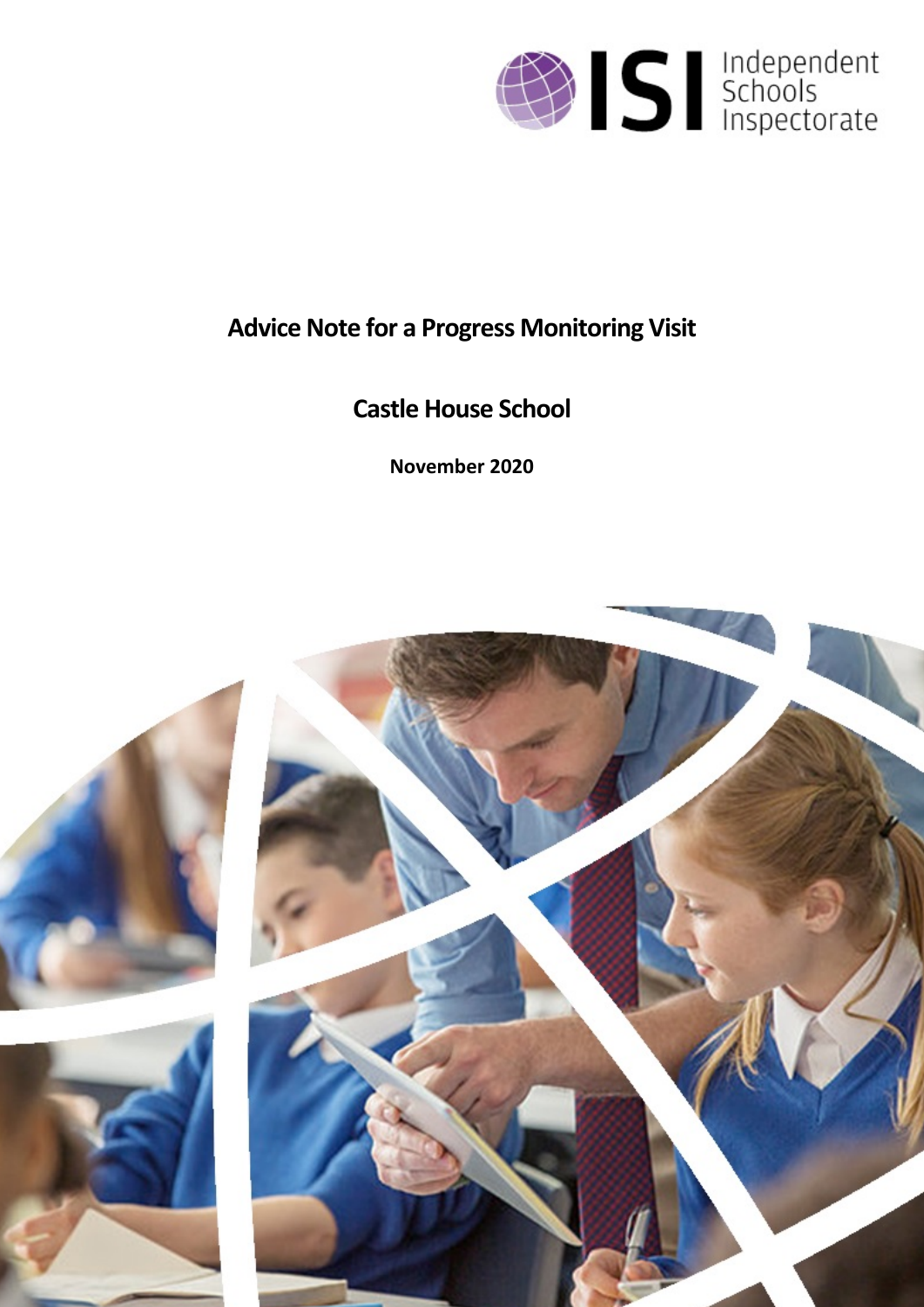| <b>School</b>                    | Castle House School                                                           |    |                |    |
|----------------------------------|-------------------------------------------------------------------------------|----|----------------|----|
| <b>DfE</b> number                | 894/6002                                                                      |    |                |    |
| <b>Registered charity number</b> | 510515                                                                        |    |                |    |
| <b>Address</b>                   | Castle House School<br>Chetwyn End<br>Newport<br>Shropshire<br><b>TF107JE</b> |    |                |    |
| <b>Telephone number</b>          | 01952 567600                                                                  |    |                |    |
| <b>Email address</b>             | admin@castlehouseschool.co.uk                                                 |    |                |    |
| Headteacher                      | Mr Ian Sterling                                                               |    |                |    |
| <b>Chair of governors</b>        | Mrs Laura Calcroft                                                            |    |                |    |
| Age range                        | 2 to 11                                                                       |    |                |    |
| Number of pupils on roll         | 58                                                                            |    |                |    |
|                                  | <b>EYFS</b>                                                                   | 20 | <b>Juniors</b> | 38 |
| Date of visit                    | 25 November 2020                                                              |    |                |    |

## **School's details**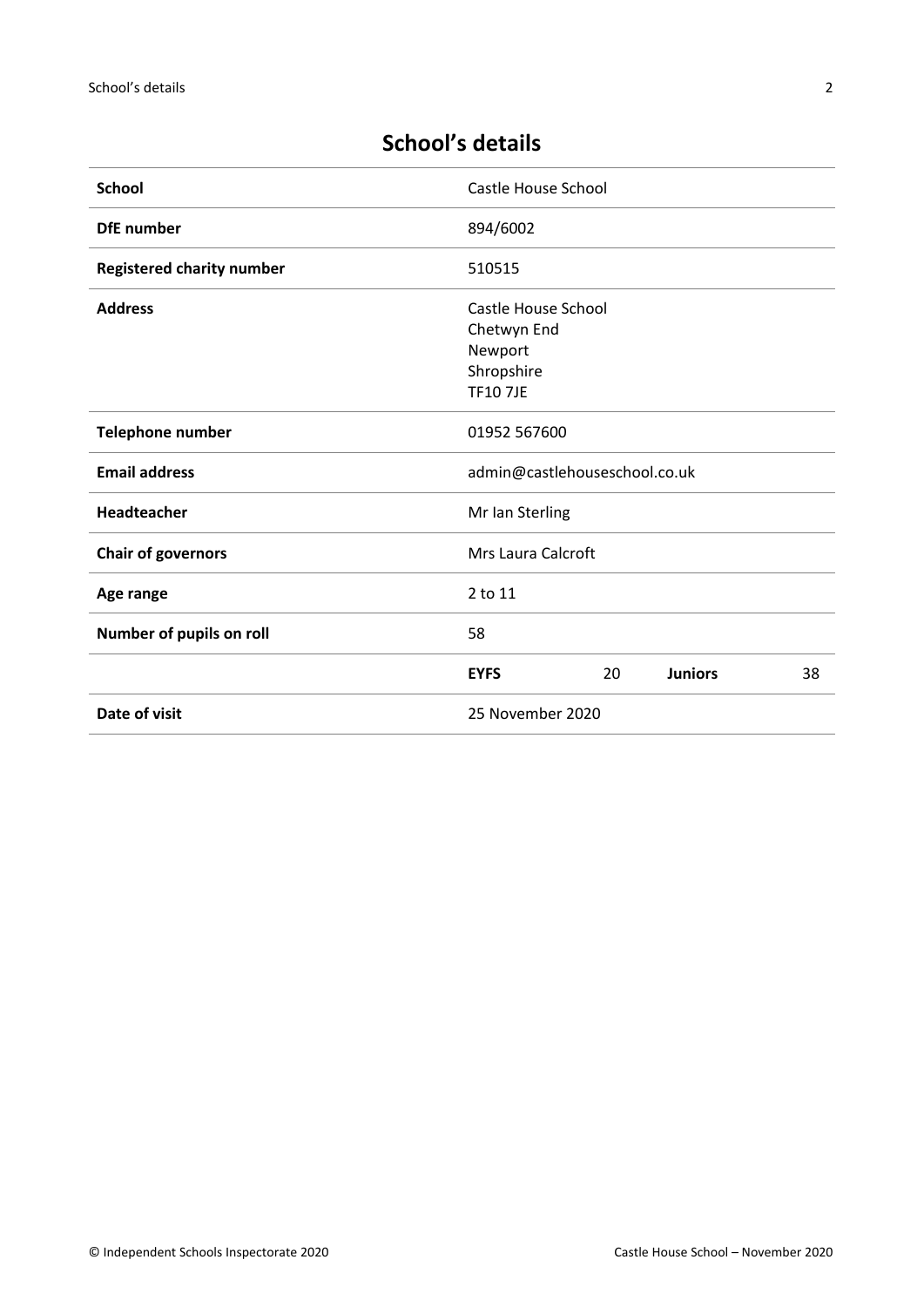## **1. Introduction**

#### **Characteristics of the school**

1.1 Castle House School is an independent co-educational day school for pupils aged from two to eleven years. The school is a charitable trust, overseen by a board of governors. The current chair of governors took up the position in January 2019, and the current board lead for safeguarding in February 2020. The school has fourteen pupils who require support for special educational needs and/or disabilities, of whom one has an education, health and care plan. There is one pupil who speaks English as an additional language. The school's previous regulatory compliance inspection took place on 31 January to 1 February 2018, and progress monitoring visits took place on 5 December 2018, 12 June 2019, and 18 October 2019.

#### **Purpose of the visit**

1.2 This was an unannounced progress monitoring visit at the request of the Department for Education (DfE) to check that the school has fully implemented the action plan submitted following the progress monitoring visit on 18 October 2019.

| Regulations which were the focus of the visit              | <b>Team judgements</b> |  |
|------------------------------------------------------------|------------------------|--|
| ISSR Part 3, paragraph 7 (safeguarding)                    | Met                    |  |
| ISSR Part 6, paragraph 32(1)(c) (provision of information) | Met                    |  |
| ISSR Part 8, paragraph 34 (leadership and management)      | Met                    |  |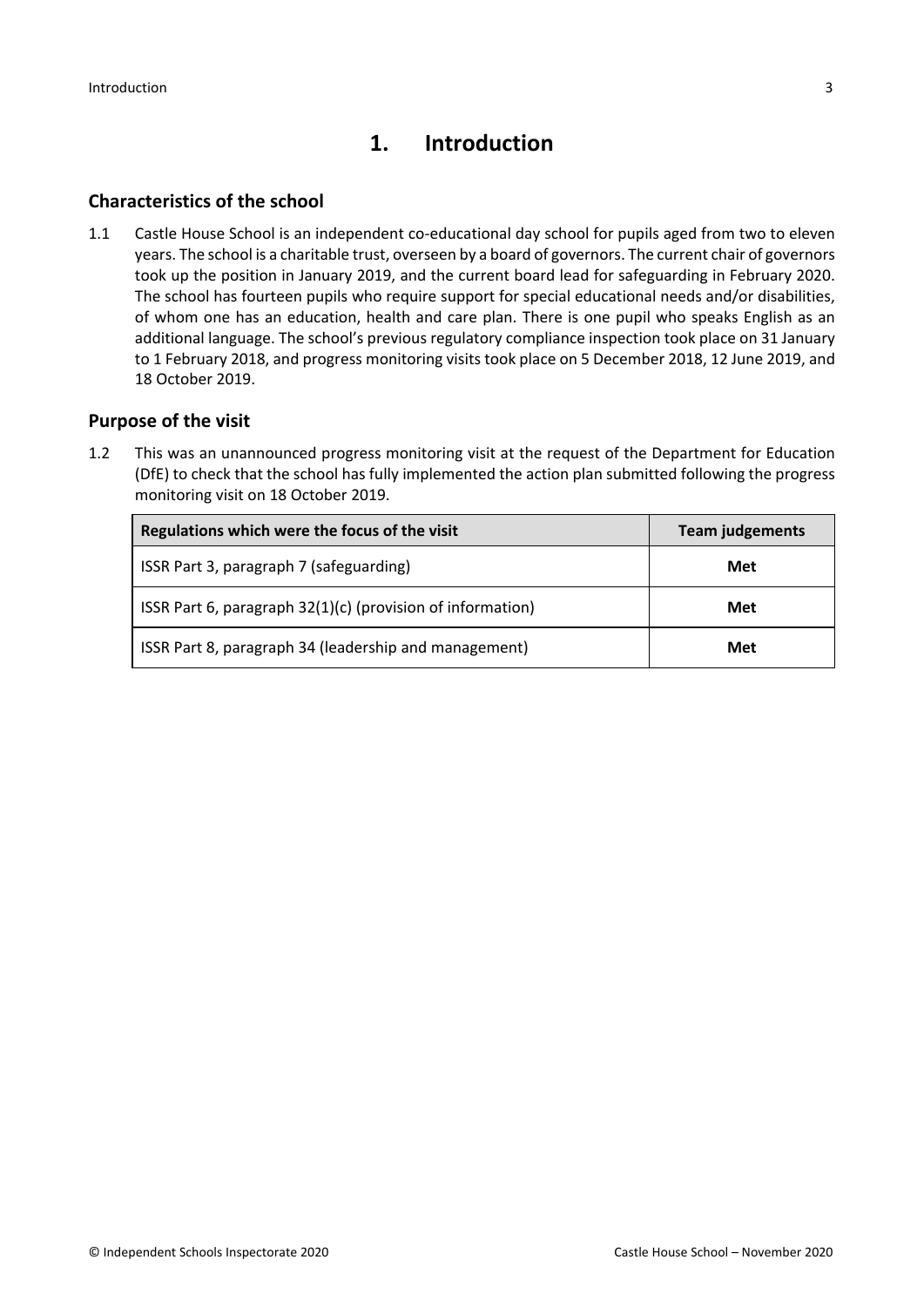## **2. Inspection findings**

#### **Welfare, health and safety of pupils – safeguarding [ISSR Part 3, paragraph 7]**

#### **Safeguarding policy**

- 2.1 The school meets the requirements.
- 2.2 The school has an appropriate policy for safeguarding which provides suitable arrangements to safeguard and promote the welfare of pupils at the school.

#### **Safeguarding implementation**

- 2.3 The school meets the standard.
- 2.4 The school acts in the best interests of the pupils, including children in the EYFS. School leaders and staff encourage pupils to share any worries or concerns that they might have, such as through messages communicated through the curriculum and the provision of 'worry boxes' in the classrooms. Pupils who spoke to the inspectors conveyed that they can go to staff should they have any concerns, and that staff, whom they described as kind, caring, trustworthy, and fair, listen to them and act to alleviate their worries. Pupils also confirmed that they receive clear guidance about how to keep safe, including when online. The designated safeguarding lead (DSL), deputy DSLs and staff are suitably trained. Leaders keep clear records of staff training and ensure that all staff complete required training, including that provided at induction, which includes all necessary elements. The records of training also confirm that governors have completed safeguarding training since the previous progress monitoring visit which is sufficient to enable them to monitor safeguarding effectively. Discussion with staff confirmed their understanding of and willingness to follow the appropriate procedures should any safeguarding concern, including any related to peer-on-peer abuse. They showed awareness of appropriate actions should an allegation arise against an adult working in the school and arrangements for any such situation are appropriate. Safeguarding records demonstrate that the school acts suitably should any safeguarding concern present itself, including liaising with, seeking advice from, and referring to pertinent external agencies. Governors ensure that the annual review of safeguarding, which is shaped through the use of the local authority safeguarding audit tool, is subject to suitable and thorough scrutiny. Scrutiny of the annual safeguarding reviews of 2019 and 2020, and of the minutes of the governing body meetings in which these reviews were discussed further, confirms appropriate depth and breadth of oversight.

#### **Provision of information [ISSR Part 6, paragraph 32(1) (c)]**

- 2.5 The school meets the standard.
- 2.6 The school meets the requirements for providing information relating to safeguarding to parents. Particulars of the arrangements for safeguarding are published on the school's website.

#### **Quality of leadership and management [ISSR Part 8, paragraph 34]**

- 2.7 The school meets the standard.
- 2.8 Leaders and governors have taken effective steps to carry out the actions required as a result of the previous progress monitoring visit. Consequently, leadership and management demonstrate good skills and knowledge and fulfil their responsibilities effectively, so that the independent school standards are now met consistently, and they actively promote the well-being of the pupils.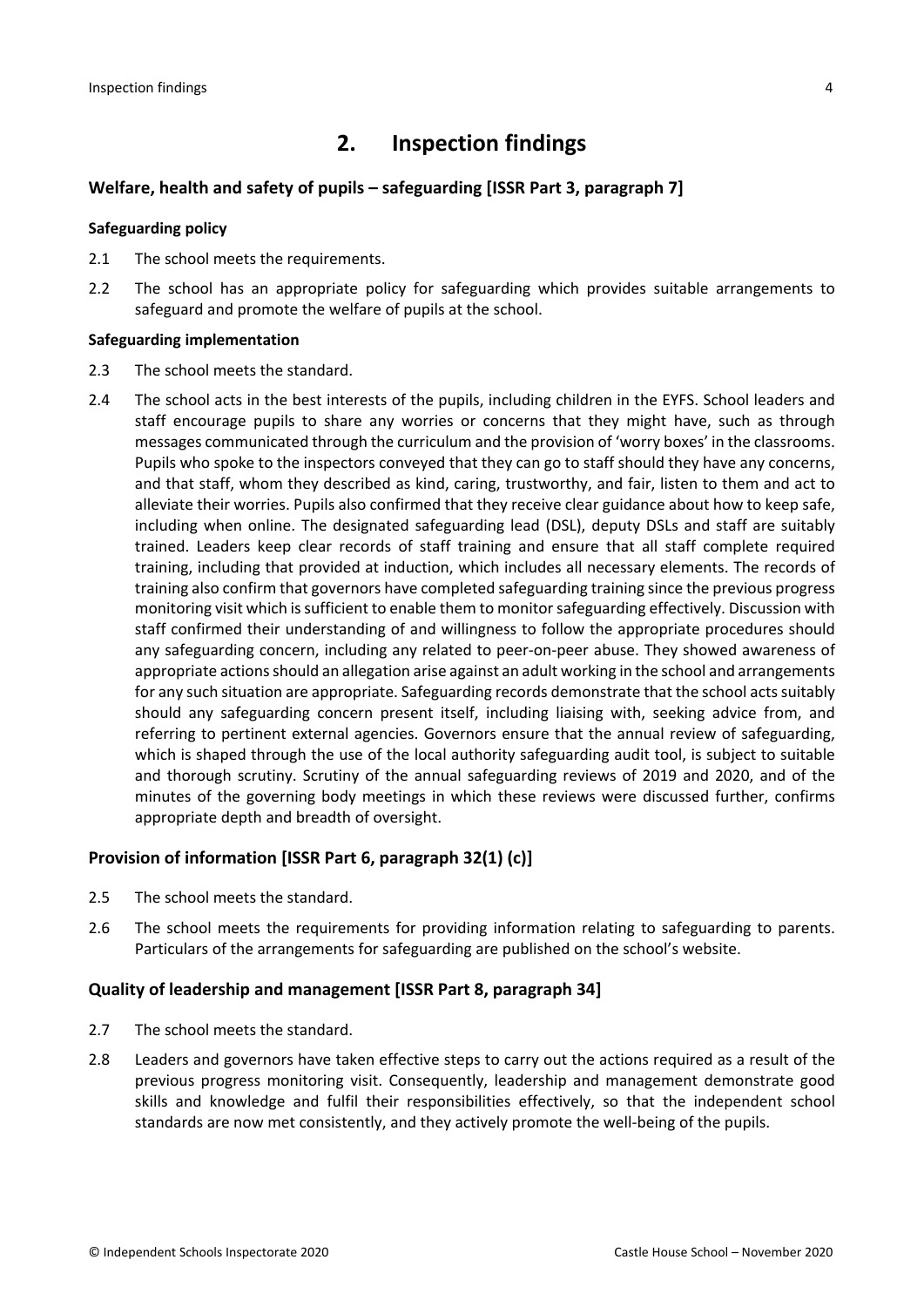## **3. Regulatory action points**

3.1 For the regulations which were the focus of this visit, the school meets all of the requirements of the Education (Independent School Standards) Regulations 2014, and requirements of the Early Years Statutory Framework, and no further action is required as a result of this visit.